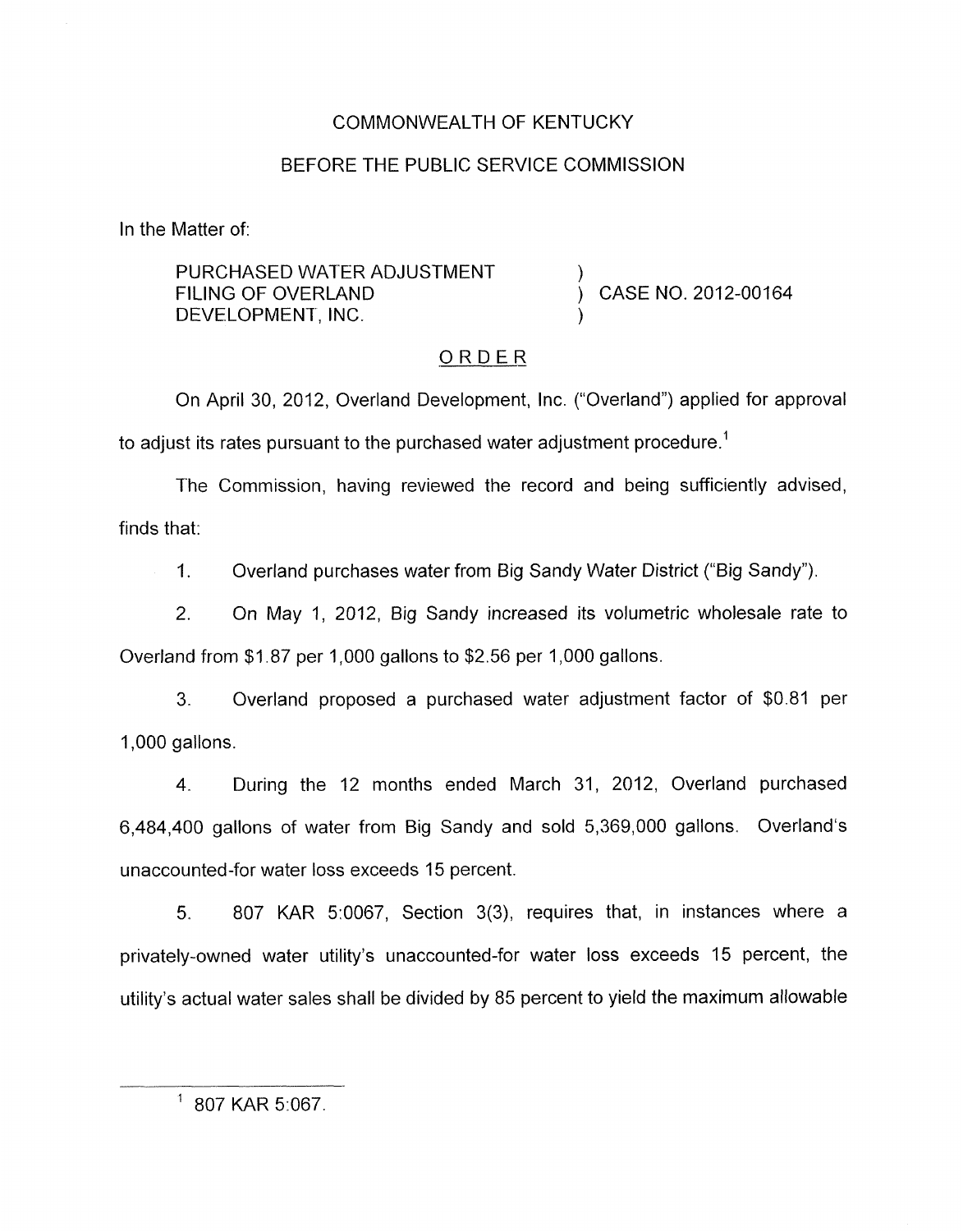water purchases. The maximum allowable water purchases shall then be multiplied by the supplier's base rate and the changed rate. The difference between these amounts will be the total allowable change in the utility's purchased water costs.

6. During the 12 months ended March 31, 2012, Overland's allowable gallons purchased is 6,316,471 gallons of water.<sup>2</sup> The increase in Overland's cost of purchased water is \$4,358.37, resulting in a purchased water adjustment factor of \$0.81 per 1,000 gallons.

7. The purchased water adjustment factor of \$0.81 per 1,000 gallons is fair, just, and reasonable and should be approved.

8. The rates set forth in Appendix B are fair, just, and reasonable and should be approved for service provided on and after June 1,2012.

9. IT **IS** THEREFORE ORDERED that: Overland proposes to place its proposed rates into effect on June 1, 2012.

1. Overland's proposed rates are approved.

2. The purchased water adjustment factor of \$0.81 per 1,000 gallons as calculated in Appendix A is approved.

3. The rates in Appendix B are approved for service that Overland renders on or after June 1,2012.

4. Within 20 days of the date of this Order, Overland shall file with the Commission a revised tariff sheet setting forth the rates approved herein.

<sup>&</sup>lt;sup>2</sup> See Appendix A, Calculation of allowable gallons purchased.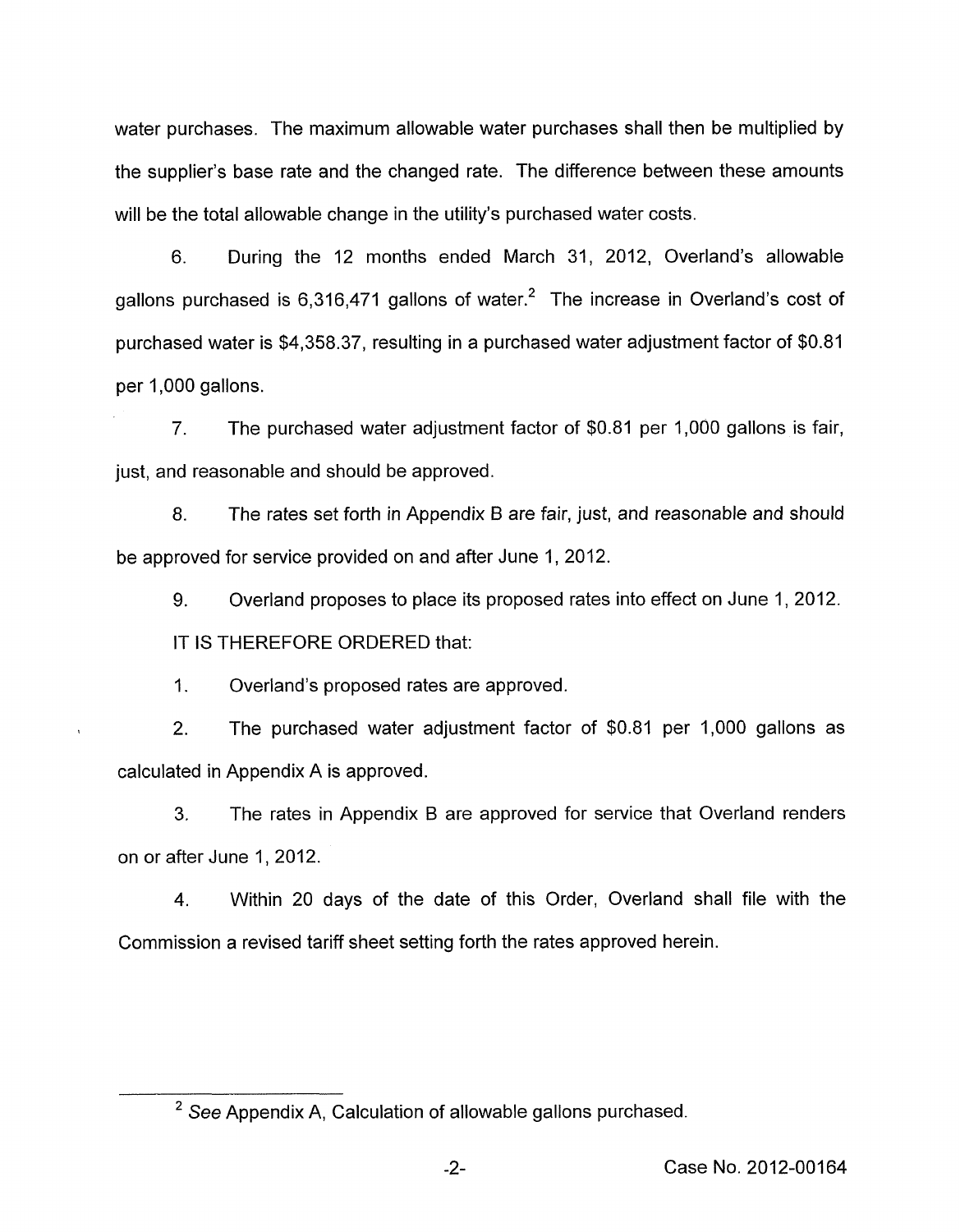By the Commission



 $ATTE<sub>5</sub>$ Executive Director

 $\ddot{\phantom{0}}$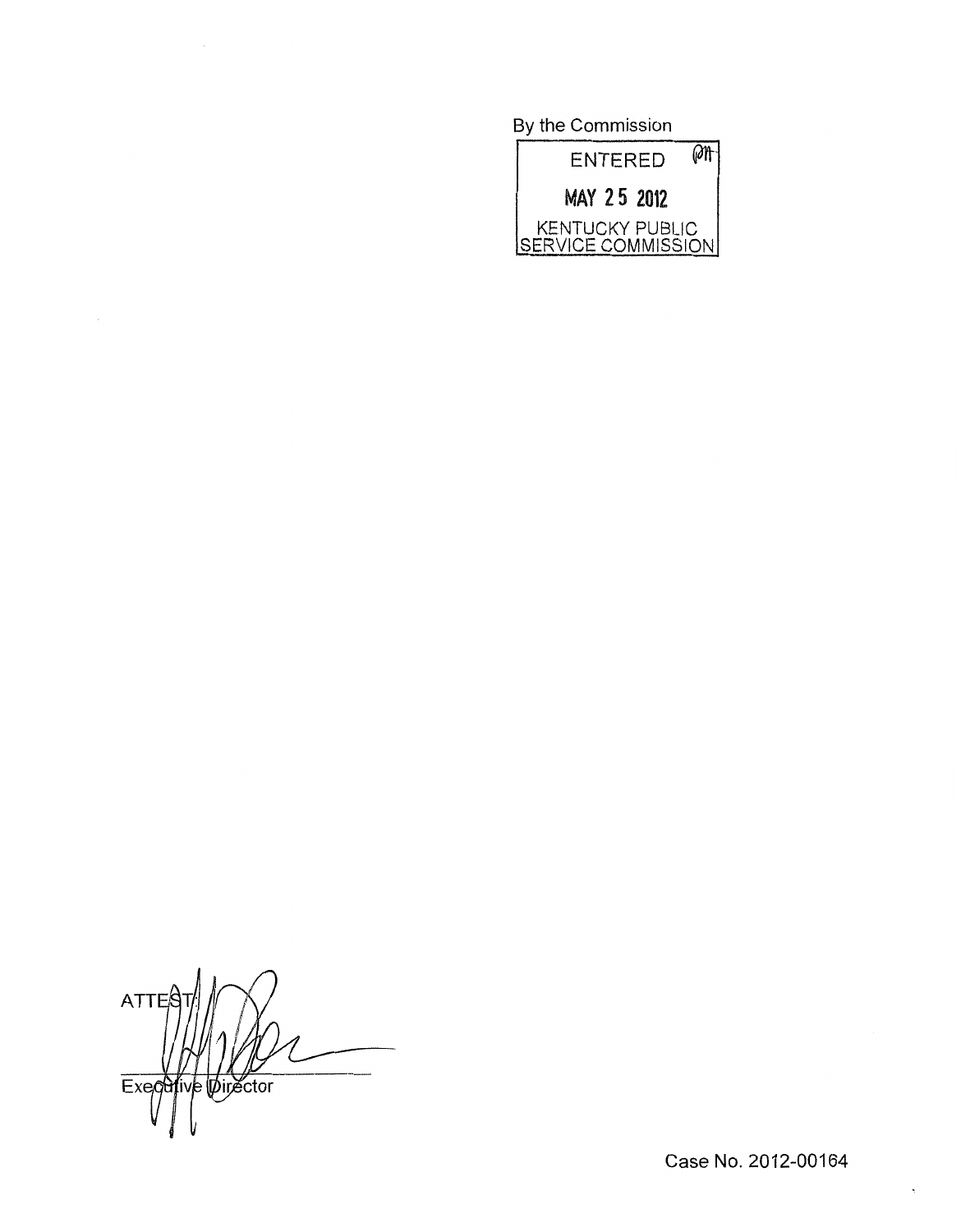# APPENDIX A

# APPENDIX TO AN ORDER OF THE KENTUCKY PUBLIC SERVICE COMMISSION IN CASE NO. 2012-00164 DATED MAY 2 5 2012

| Calculation of allowable gallons purchased |           |
|--------------------------------------------|-----------|
| Total gallons sold for the test period     | 5,369,000 |
| Divided by .85                             | .85       |
| Total allowable gallons purchased          | 6,316,471 |

|                                | New Rate      | <b>Base Rate</b> |
|--------------------------------|---------------|------------------|
| <b>Big Sandy</b>               |               |                  |
| Allowable Purchases in gallons | 6,316,471     | 6,316,471        |
| Volumetric rate                | \$2.56 /1,000 | \$1.87/1,000     |
|                                | \$16,170.17   | \$11,811.80      |
| <b>Annual Service Charge</b>   | 6,549.00      | 6,549.00         |
| Total                          | \$22,719.17   | \$18,360.80      |
|                                |               |                  |

Increased water cost  $$4,358.37$ 

 $\sim$ 

| Increased water cost              | \$4,358.37               |
|-----------------------------------|--------------------------|
| Divided by gallons sold/1,000     | 5,369,000                |
| Purchased water adjustment factor | \$0.81 per 1,000 gallons |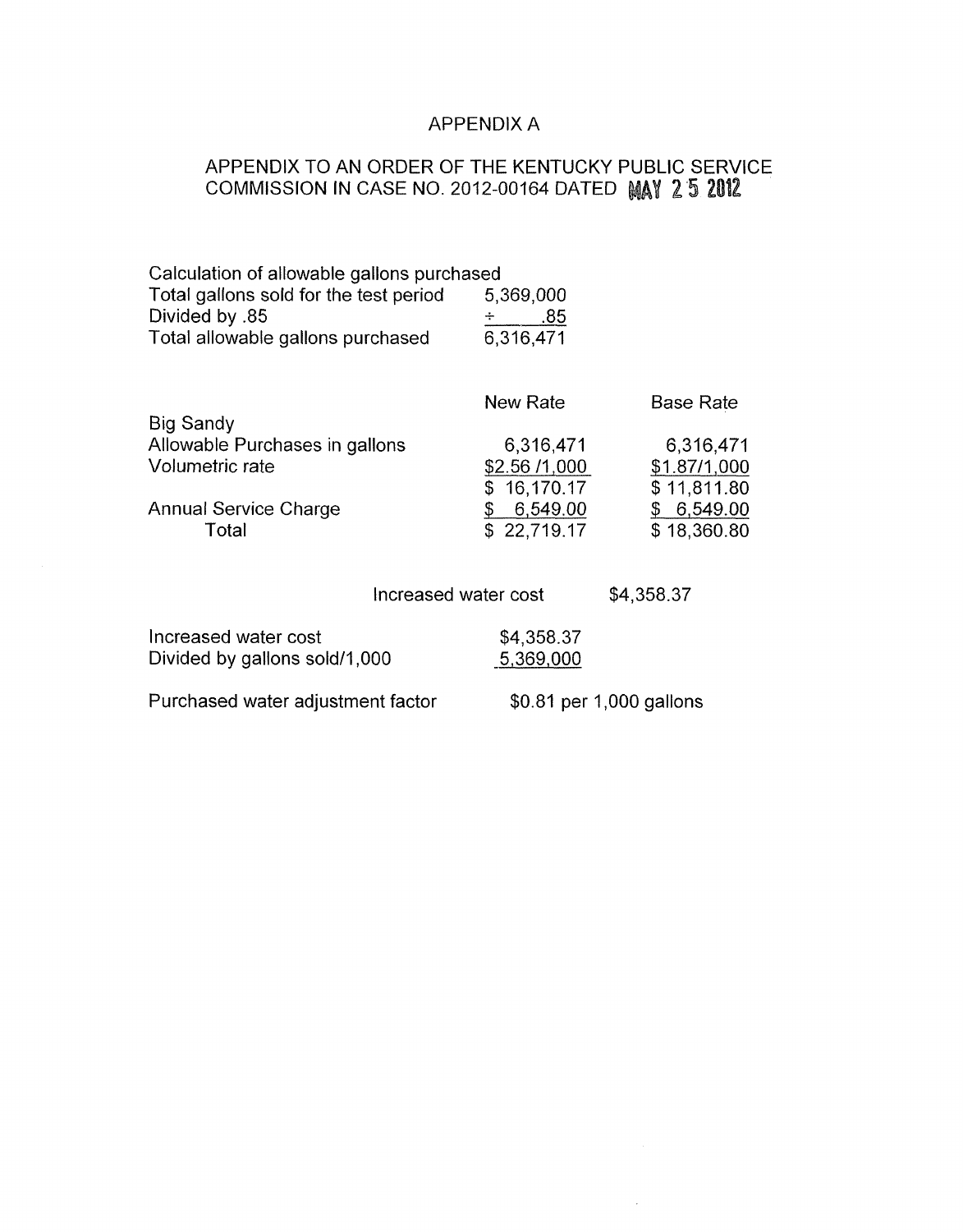#### APPENDIX B

## APPENDIX TO AN ORDER OF THE KENTUCKY PUBLIC SERVICE COMMISSION IN CASE NO. 2012-00164 DATED

The following rates and charges are prescribed for the customers in the area served by Overland Development, Inc. All other rates and charges not specifically mentioned herein shall remain the same as those in effect under authority of the Commission prior to the effective date of this Order.

## Monthly Water Rates

| First | 2.000 gallons  |
|-------|----------------|
| Next  | 8,000 gallons  |
| Next  | 20,000 gallons |
| Next  | 20,000 gallons |
| Over  | 50,000 gallons |

| \$21.88 | Minimum Bill      |
|---------|-------------------|
| 8.21    | per 1,000 gallons |
| 6.43    | per 1,000 gallons |
| 5.49    | per 1,000 gallons |
| 4.59    | per 1,000 gallons |